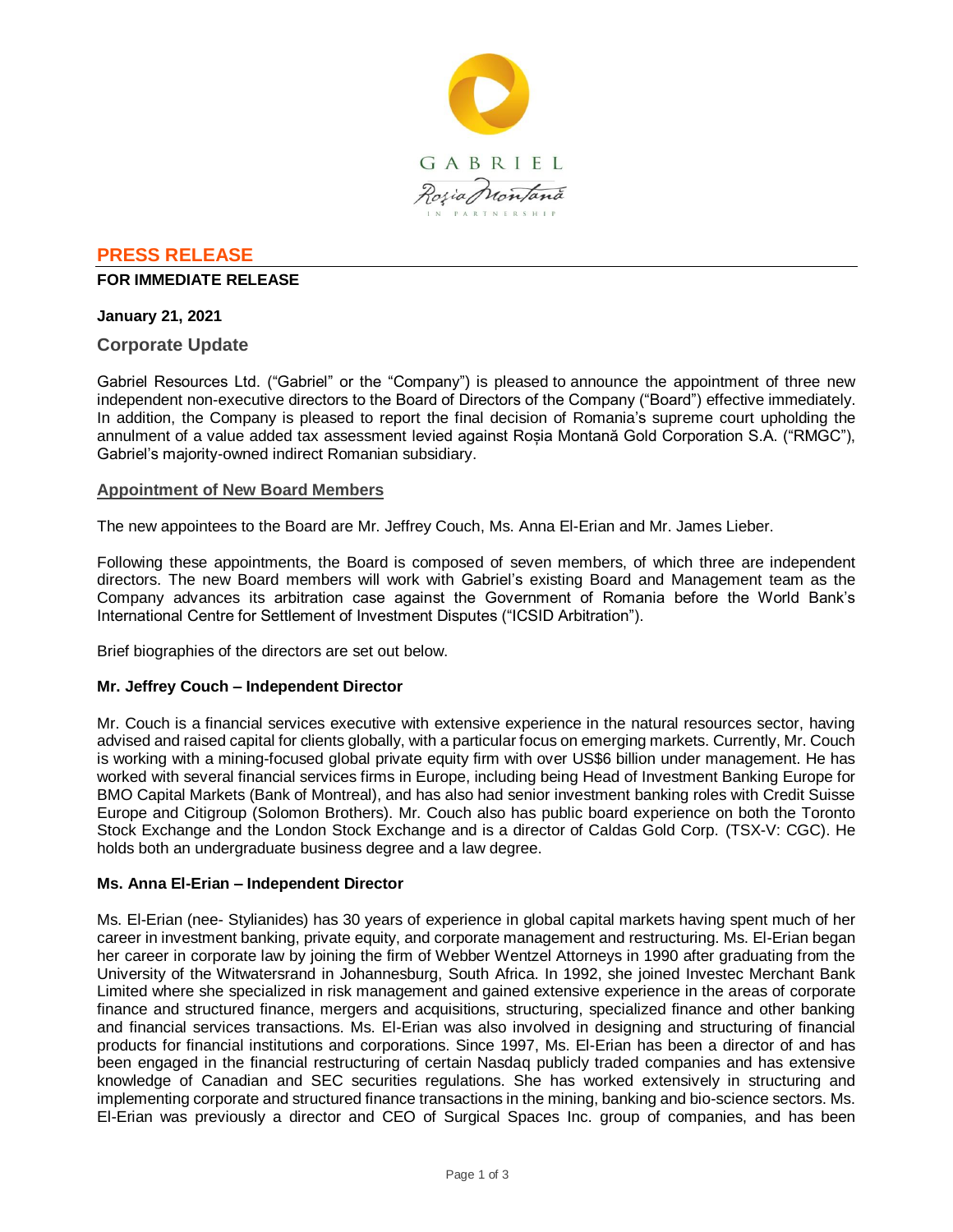instrumental in overseeing its national expansion strategy as Canada's private healthcare consolidator. Ms. El-Erian was previously on the board of directors of Eco Oro Minerals Corp. and is currently a director of Altius Minerals, Altius Renewable Royalties, Entrée Resources and Sabina Gold & Silver.

### **Mr. James Lieber – Independent Director**

Mr. Lieber has more than 25 years of experience in the strategic management of complex international projects and situations for multi-national corporations, investment funds, organizations and high net-worth individuals in Europe and the United States. Mr. Lieber is the founder and president of Lieber Strategies. From 1997 to 2004, Mr. Lieber served as Director of Corporate Affairs at LVMH Moet Hennessy-Louis Vuitton S.E. He practiced law with Cleary, Gottlieb, Steen & Hamilton from 1994 to 1997. Mr. Lieber holds a juris doctor degree *cum laude* from Northwestern University School of Law in Chicago, Illinois and a master's degree in public policy from Harvard University's Kennedy School of Government, in Cambridge, Massachusetts. He received his Bachelor of Arts degree from Wesleyan University in Middletown, Connecticut with honors in art history. Mr. Lieber is an attorney admitted to practice in the State of New York and a member of the Council on Foreign Relations. Mr. Lieber is a director of companies including LVMH Inc. and DFS Group, as well as of Stanhope Capital, a private wealth manager with offices in London, Geneva, Paris and New York. He is also a director of the French-American Foundation, a member of Panthera's Conservation Council and a Friend of the Foundation for Jewish Heritage.

These appointments are subject to the normal course clearing of the relevant Personal Information Forms (PIFs) in accordance with the rules of the TSX Venture Exchange (TSX-V). In accordance with Gabriel's existing policies, each new Director is entitled to receive a one-off issue of deferred share units and accordingly, an aggregate of 240,000 deferred share units have been granted to the new appointees.

### **Romanian Supreme Court Decision on VAT Assessment**

As previously reported, in July 2017, an assessment of a liability for value added tax in the amount of RON 27m (approximately \$8.6 million) ("VAT Assessment") was levied against RMGC, together with a further demand in respect of RON 18.6 million (approximately \$6.0 million) of related interest and penalties, by the Romanian National Agency for Fiscal Administration ("ANAF"). RMGC challenged the VAT Assessment before the Romanian courts requesting, amongst other things, the annulment of the VAT Assessment.

On February 6, 2019, the Alba Court of Appeal (Division for Administrative and Tax Claims) ruled in favour of RMGC's challenge seeking the annulment of the VAT Assessment. ANAF subsequently filed an appeal against this decision with the High Court of Cassation and Justice, Romania's supreme court. However, on December 14, 2020, the High Court of Cassation and Justice handed down judgment dismissing ANAF's appeal and upholding the annulment of the VAT Assessment. This decision is final and conclusive.

**Mr. Tanase, President and CEO of Gabriel commented**: *"We are extremely pleased to announce these additions to our Board and, on behalf of the Company, I would like to extend a warm welcome to Ms. El-Erian, Mr. Couch and Mr. Lieber. These new Board members have extensive knowledge and in-depth industry experience across a range of disciplines and we look forward to their insights and contributions as Gabriel moves through the final phase of the ICSID Arbitration proceedings.*

*We are also happy to announce the positive conclusion to the legal challenges related to the VAT Assessment. The Company has always considered that the VAT Assessment was without merit and fundamentally flawed, and is pleased with the positive and final resolution of this matter."*

For information on this press release, please contact:

Dragos Tanase President & CEO Phone: +40 730 399 019 dt@gabrielresources.com Richard Brown Chief Financial Officer Mobile: +44 7748 760276 richard.brown@gabrielresources.com

*Neither TSX Venture Exchange nor its Regulation Services Provider (as that term is defined in policies of the TSX Venture Exchange) accepts responsibility for the adequacy or accuracy of this release.*